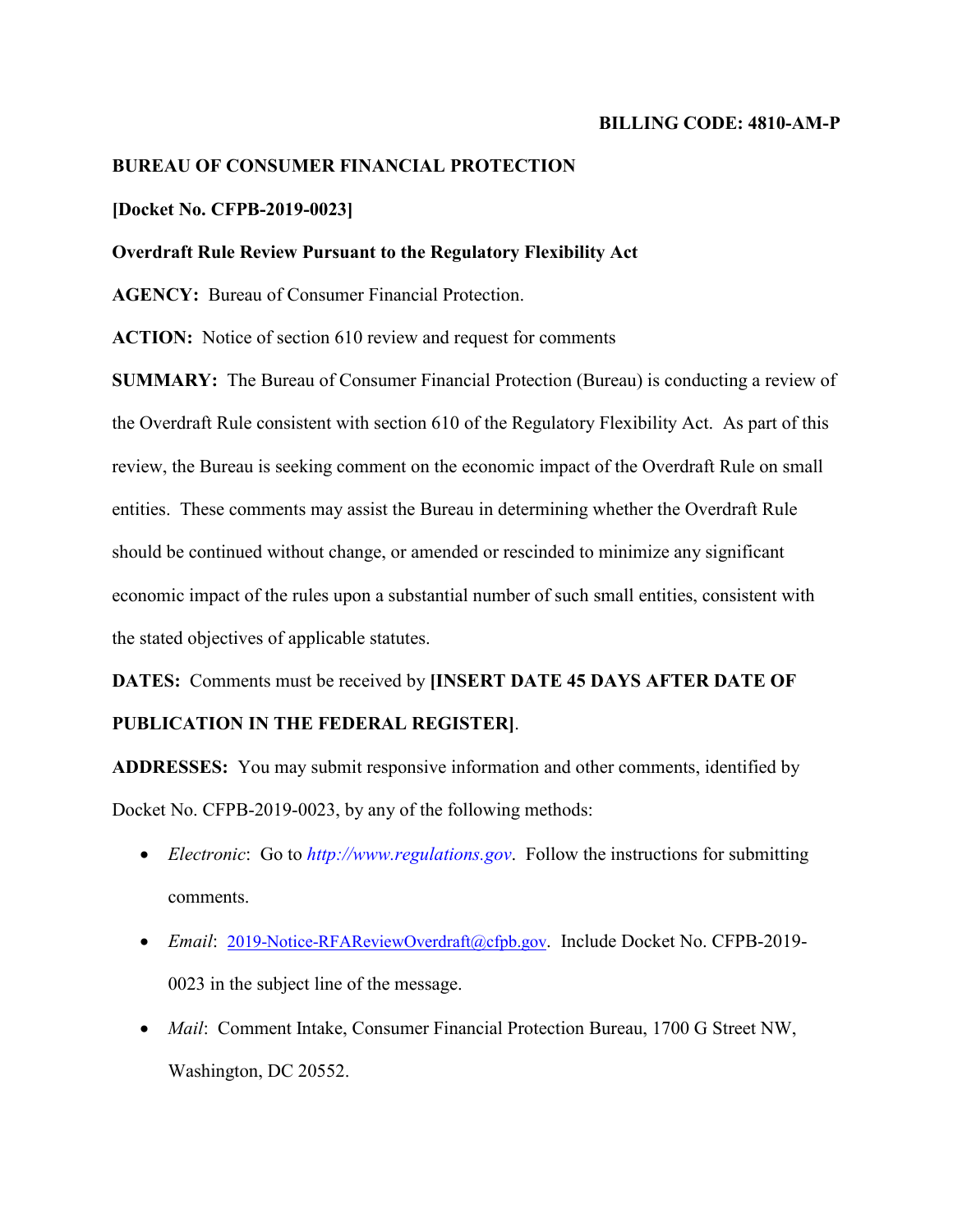• *Hand Delivery/Courier*: Comment Intake, Consumer Financial Protection Bureau, 1700 G Street NW, Washington, DC 20552.

*Instructions*: The Bureau encourages the early submission of comments. All submissions must include the document title and docket number. Please note the specific rule or topic on which you are commenting at the top of each response (you do not need to address all rules or topics). Because paper mail in the Washington, DC area and at the Bureau is subject to delay, commenters are encouraged to submit comments electronically. In general, all comments received will be posted without change to *[http://www.regulations.gov](http://www.regulations.gov/)*. In addition, comments will be available for public inspection and copying at 1700 G Street NW, Washington, DC 20552, on official business days between the hours of 10 a.m. and 5 p.m. eastern time. You can make an appointment to inspect the documents by telephoning 202-435-7275.

All submissions in response to this request for information, including attachments and other supporting materials, will become part of the public record and subject to public disclosure. Proprietary information or sensitive personal information, such as account numbers or Social Security numbers, or names of other individuals, should not be included. Submissions will not be edited to remove any identifying or contact information.

**FOR FURTHER INFORMATION CONTACT:** Joseph Baressi and Gregory Evans, Senior Counsels, Office of Regulations, at 202-435-7700. If you require this document in an alternative electronic format, please contact *[CFPB\\_Accessibility@cfpb.gov](mailto:CFPB_Accessibility@cfpb.gov)*.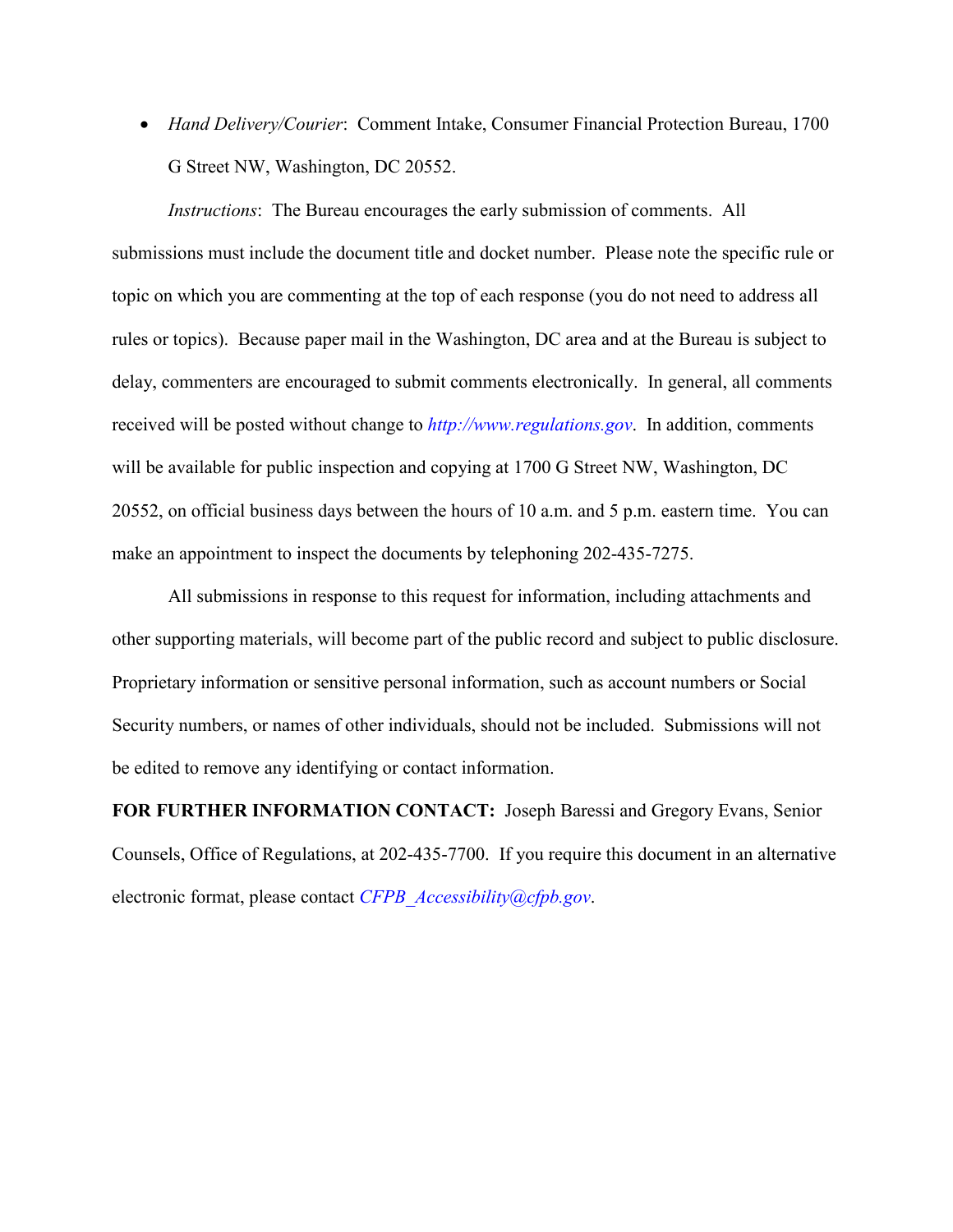## **SUPPLEMENTARY INFORMATION:**

The Regulatory Flexibility Act<sup>[1](#page-2-0)</sup> (RFA) requires each agency to consider the effect on small entities for certain rules it promulgates.<sup>[2](#page-2-1)</sup> Specifically, section 610 of the RFA $3$  provides that each agency shall publish in the *Federal Register* a plan for the periodic review of the rules issued by the agency which have or will have a significant economic impact upon a substantial number of small entities.

The Bureau is publishing such a plan separately in this issue of the *Federal Register*. Section 610 provides that the purpose of the review shall be to determine whether such rules should be continued without change, or should be amended or rescinded, consistent with the stated objectives of applicable statutes, to minimize any significant economic impact of the rules upon a substantial number of such small entities.<sup>[4](#page-2-3)</sup> As also set forth in section 610, in each review agencies must consider several factors:

- 1. The continued need for the rule;
- 2. The nature of public complaints or comments on the rule;
- 3. The complexity of the rule;
- 4. The extent to which the rule overlaps, duplicates, or conflicts with Federal, State, or other rules; and
- 5. The time since the rule was evaluated or the degree to which technology, market conditions, or other factors have changed the relevant market.<sup>[5](#page-2-4)</sup>

The following section lists and briefly describes the rule that the Bureau plans to review

<span id="page-2-0"></span><sup>&</sup>lt;sup>1</sup> Public Law 96-354, 94 Stat. 1164.

<span id="page-2-1"></span><sup>2</sup> The term "small entity" is defined in the RFA. *See* 5 U.S.C. 601(6).

<span id="page-2-2"></span> $3$  5 U.S.C. 610(a).

<span id="page-2-3"></span> $45$  U.S.C.  $610(a)$ .

<span id="page-2-4"></span> $5$  5 U.S.C. 610(b).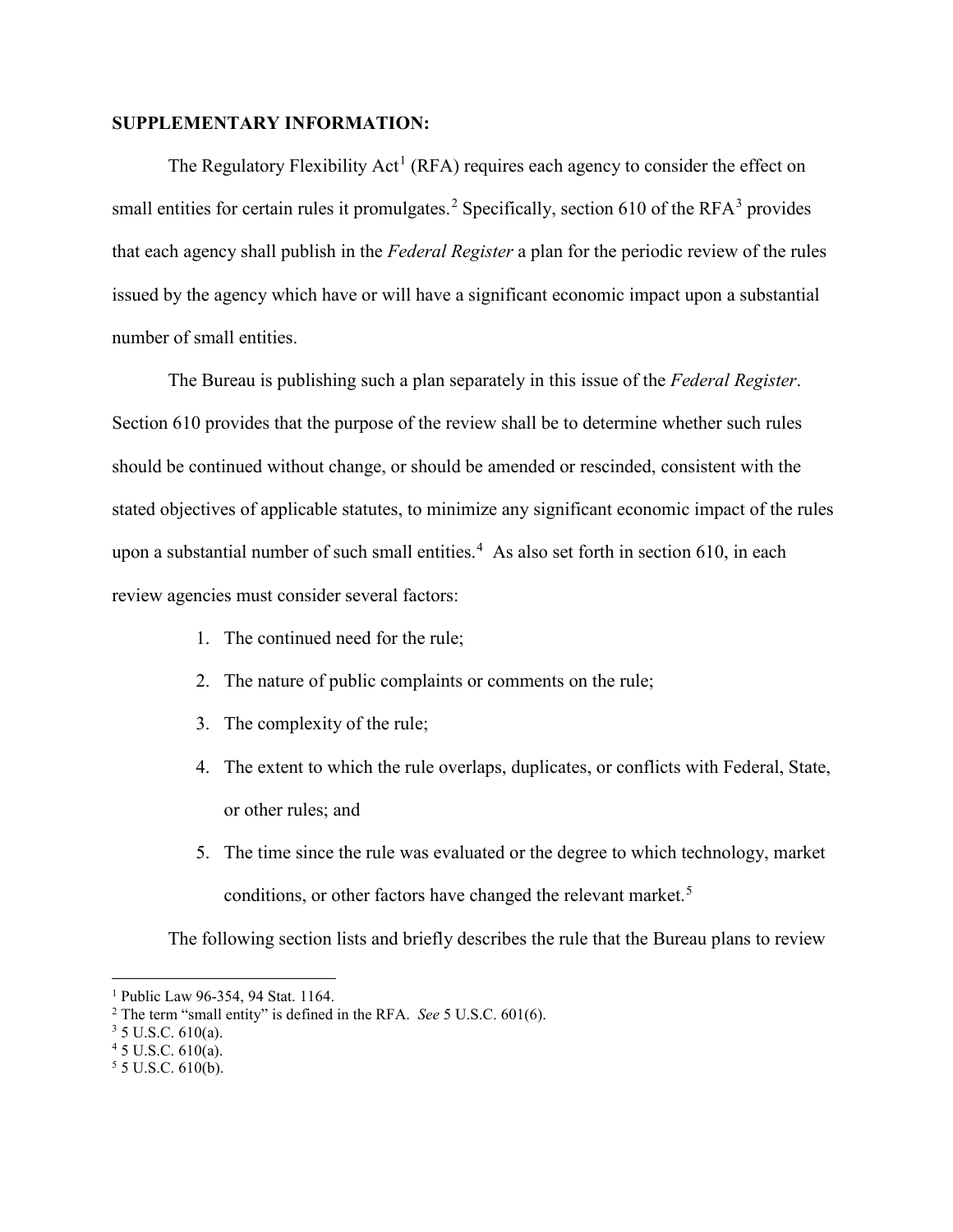in 2019 under the criteria described by section 610 of the RFA and pursuant to the review plan published separately in this issue of the *Federal Register*. The Bureau expects to publish a notice in summer 2019 identifying the rules that will be the subject of section 610 reviews in 2020.

## **I. List of Rules for Review**

This section lists and briefly describes the rule that the Bureau plans to review in 2019 under the criteria described by section 610 of the RFA and pursuant to the Bureau's review plan.

#### **A. Federal Reserve Board Overdraft Rule**

#### **i. The Rule**

In November 2009, to address overdraft practices, the Board of Governors of the Federal Reserve System (Board) published a final rule amending Regulation E, which implements the Electronic Fund Transfer Act<sup>[6](#page-3-0)</sup> (EFTA), and the official staff commentary to the regulation, which interprets the requirements of Regulation  $E^7$  $E^7$ . Specifically, pursuant to its authority under EFTA sections 904(a), (b), (c), and 905,<sup>[8](#page-3-2)</sup> the Board issued a rule (Overdraft Rule or Rule) that limits the ability of financial institutions to assess overdraft fees for paying automated teller machine (ATM) and one-time debit card transactions that overdraw consumers' accounts.<sup>[9](#page-3-3)</sup> The Board stated that the Overdraft Rule is intended to carry out the express purposes of the EFTA by: (a) establishing notice requirements to help consumers better understand the cost of overdraft services for certain electronic fund transfers; and (b) providing consumers with a choice as to whether they want overdraft services for ATM and one-time debit card transactions in light of

<span id="page-3-0"></span> <sup>6</sup> 15 U.S.C. 1693 *et seq.*

<span id="page-3-1"></span><sup>7</sup> 74 FR 59033 (Nov. 17, 2009). *See also* clarifications that the Board published in June 2010. 75 FR 31665 (June 4, 2010).

<span id="page-3-2"></span> $8$  15 U.S.C. 1693b(a), (b), (c), 1693c.

<span id="page-3-3"></span><sup>9</sup> *See* 74 FR 59033, 59037 (Nov. 17, 2009).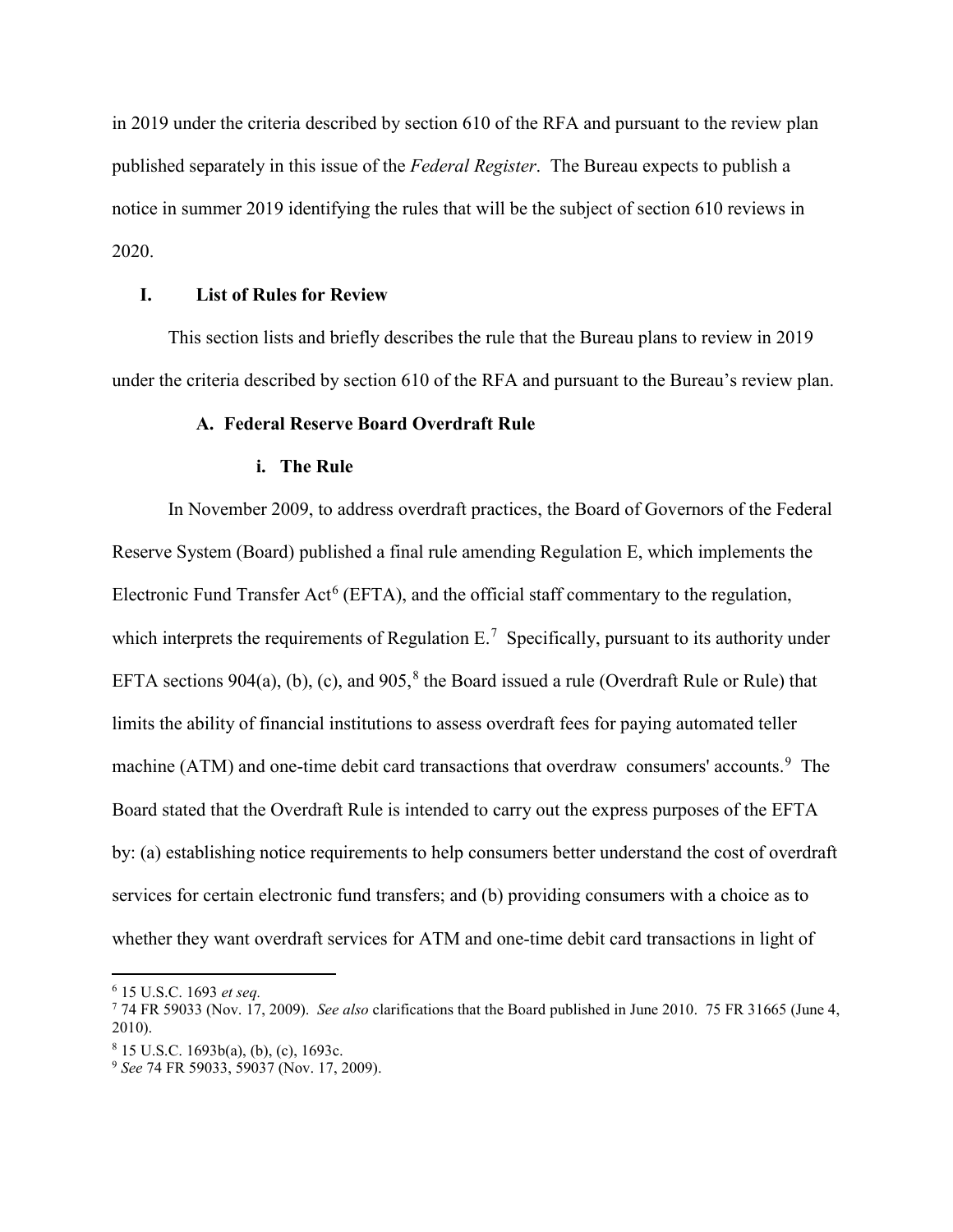the costs associated with those services.<sup>[10](#page-4-0)</sup> Under the Rule, financial institutions must not assess a fee or charge on a consumer's account for paying an ATM or one-time debit card overdraft transaction, unless the institution, among other things, obtains the consumer's affirmative consent, or opt-in, to the institution's payment of overdrafts for these transactions.<sup>[11](#page-4-1)</sup> Under the Overdraft Rule, before a consumer may affirmatively consent, the financial institution must "provide[] the consumer with a notice in writing, or if the consumer agrees, electronically, segregated from all other information, describing the institution's overdraft service."<sup>[12](#page-4-2)</sup> This notice must include specific information, such as the fees imposed for paying such overdrafts, and the notice must also be "substantially similar" to a model form set forth in appendix A of the regulation (Model Form A-9).<sup>[13](#page-4-3)</sup> The Bureau recodified Regulation E, including the amendments made by the Overdraft Rule, in 2011 when the Bureau assumed rulemaking responsibility under EFTA.<sup>14</sup> The Overdraft Rule is now set forth within Subpart A of the Bureau's Regulation E, 12 CFR part 1005.[15](#page-4-5)

#### **ii. The Market**

Consumers with checking accounts sometimes attempt transactions for amounts that exceed their account balance. Financial institutions that offer checking accounts may decide whether to allow such transactions to go through (an overdraft) and whether to charge fees in connection with the overdraft (subject to some restrictions). These decisions depend on a

<span id="page-4-0"></span> <sup>10</sup> *Id.*

<span id="page-4-1"></span><sup>11</sup> *See* 12 CFR 1005.17(b)(1)(iii).

<span id="page-4-2"></span><sup>12</sup> *See* 12 CFR 1005.17(b)(1)(i).

<span id="page-4-3"></span><sup>13</sup> *See* 12 CFR 1005.17(d).

<sup>14</sup> 76 FR 81019 (Dec. 27, 2011).

<span id="page-4-5"></span><span id="page-4-4"></span><sup>&</sup>lt;sup>15</sup> See generally 12 CFR 1005.17. These provisions were originally adopted by the Board in 12 CFR part 205 but, upon transfer of authority by the Dodd-Frank Act to implement EFTA to the Bureau, were renumbered as 12 CFR part 1005. 76 FR 81020 (Dec. 27, 2011).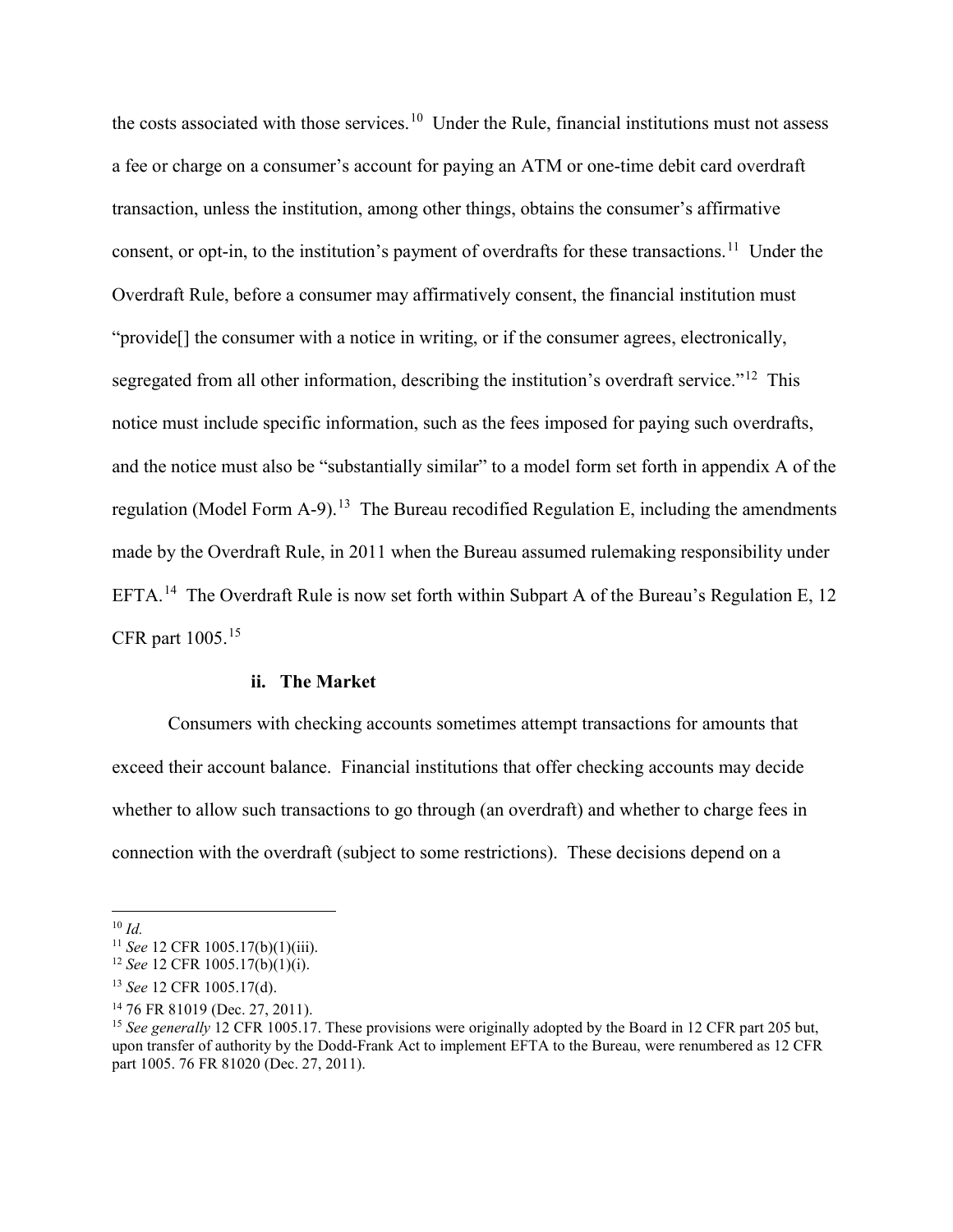number of factors, including the type of transaction, the financial institution's policies, procedures, and technological systems, and regulatory requirements. In the case of a check or an Automated Clearing House (ACH) transaction, the financial institution may either return a transaction attempt that exceeds a consumer's account balance unpaid for non-sufficient funds (NSF), or process the transaction, in which case an overdraft occurs. If a consumer attempts a one-time debit card transaction or an ATM withdrawal, the financial institution either authorizes or declines the transaction within seconds of the consumer's request. A declined transaction does not result in a fee. If the transaction is authorized, the financial institution will later settle the transaction, which might occur on the same day, or as long as three business days later.

The Bureau believes that the majority of financial institutions offering checking account overdraft services chose to offer consumers the opportunity to opt-in to those services. Some financial institutions, however, chose not to implement an opt-in regime. Of those financial institutions, some may have elected to provide overdraft services for ATM and one-time debit card transactions, but not charge a fee. Other financial institutions that chose not to offer opt-in elected generally to decline ATM and one-time debit card transactions that would overdraw the account, although certain authorized transactions may nonetheless have resulted in an overdraft later at settlement. Bureau research suggests that a transaction authorizing with a sufficient balance, but later settling with a negative balance is a common occurrence for frequent overdrafters who have not opted in.<sup>[16](#page-5-0)</sup>

<span id="page-5-0"></span> <sup>16</sup> CFPB, *Data Point: Frequent Overdrafters* (Aug. 2017) at 28, *available at [https://www.consumerfinance.gov/documents/5126/201708\\_cfpb\\_data-point\\_frequent-overdrafters.pdf](https://www.consumerfinance.gov/documents/5126/201708_cfpb_data-point_frequent-overdrafters.pdf)*.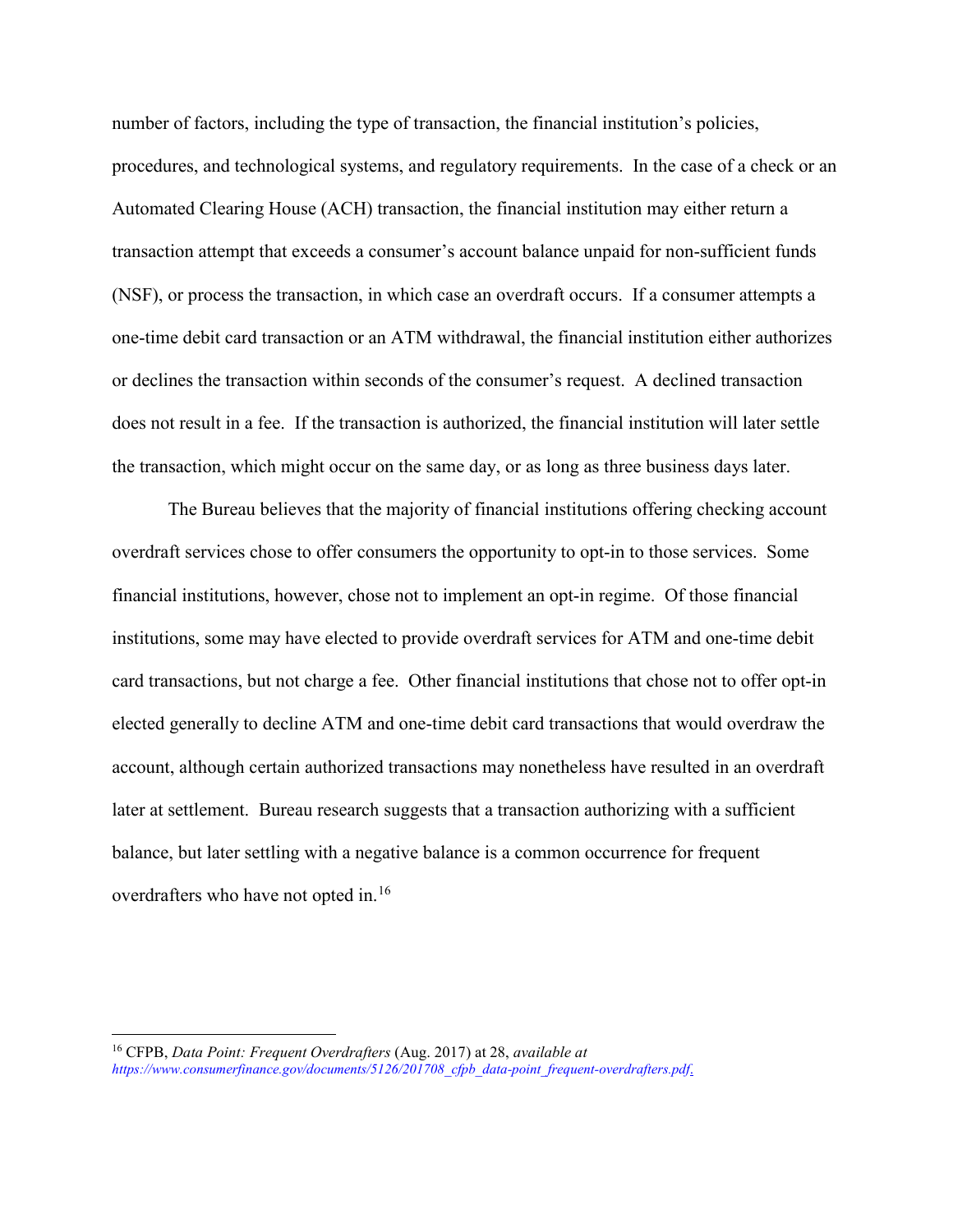The Bureau has found that the share of consumers who have opted in varies widely by institution, but in general it is considerably less than half.<sup>17</sup> This underscores the variation among financial institutions and their customers in their desire to offer or use overdraft on cardbased transactions. The Bureau has estimated in 2013 that the rule led to a material decrease in the amount of overdraft fees paid by consumers.<sup>[18](#page-6-1)</sup>

With regard to the type of transactions taking place, there has been substantial growth in debit card-based transactions both due to more consumers using debit cards and those with debit cards using them more. There have been technological changes making debit card acceptance more ubiquitous, such as the introduction of tablet and smartphone-based point of sale terminals and a growing number of online and mobile marketplaces, retailers, and service providers. There has also been a growing comfort among consumers in making electronic payments.

Since the issuance of the Overdraft Rule, the Bureau has observed several changes in overdraft practices at a number of financial institutions. These include: (i) changes in the order in which different categories of transactions are posted, which has resulted in a diminution in the number of overdraft transactions; (ii) limits on the number of overdraft fees that some financial institutions may charge in a single business day; and (iii) "cushions" which preclude assessing overdraft fees on *de minimis* amounts. The Bureau does not have reason to believe that these changes are attributable to the Rule.

<span id="page-6-1"></span><span id="page-6-0"></span> <sup>17</sup> CFPB, *CFPB Study of Overdraft Programs: A White Paper of Initial Data Findings* (June 2013) at 29, *available at [http://files.consumerfinance.gov/f/201306\\_cfpb\\_whitepaper\\_overdraft-practices.pdf](http://files.consumerfinance.gov/f/201306_cfpb_whitepaper_overdraft-practices.pdf)*. This report covers a number of larger banks. The Bureau has obtained data with respect to practices at smaller banks and credit unions which is consistent with the Bureau's finding. The Bureau will consider those data in connection with this review. <sup>18</sup> CFPB, *CFPB Study of Overdraft Programs: A White Paper of Initial Data Findings* (June 2013) at 39, *available*  a[t http://files.consumerfinance.gov/f/201306\\_cfpb\\_whitepaper\\_overdraft-practices.pdf.](http://files.consumerfinance.gov/f/201306_cfpb_whitepaper_overdraft-practices.pdf)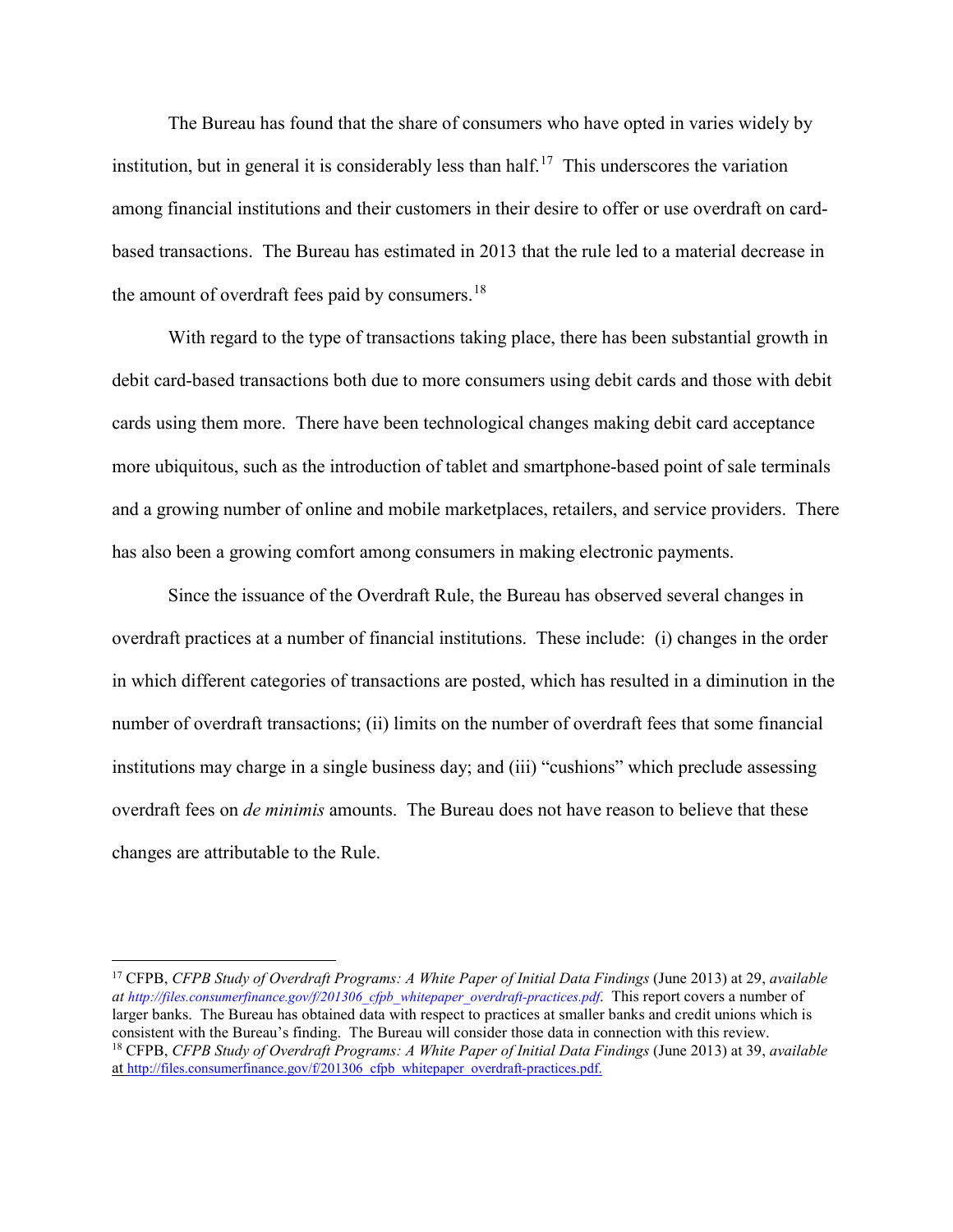#### **iii. Bureau Resources and Analysis**

The Bureau has conducted research relevant to the Overdraft Rule. In 2012, the Bureau launched an inquiry into overdraft, paralleling work that the Bureau was undertaking to examine other types of short-term credit products. The Bureau obtained aggregate and anonymized account-level data from large banks as part of this inquiry, which Bureau researchers extensively analyzed. The Bureau shared some of its findings through a June 2013 White Paper, July 2014 Data Point, and August 2017 Data Point.<sup>[19](#page-7-0)</sup>

In 2015, the Bureau obtained de-identified information from core processors on 4,091 financial institutions for a single 12-month period around 2014. The vast majority of these financial institutions were small, as defined by the Small Business Administration as having assets less than \$550 million.<sup>[20](#page-7-1)</sup> The acquired information related to overdraft practices (whether the financial institution offered overdraft and opt-in, its policies for making overdraft and balance-related decisions, transaction processing methods, and overdraft and NSF fees charged) and consumer outcomes (share of accounts opted-in, overdraft and NSF fee revenue per account, and distribution of fees across accounts).

#### **iv. Previous Input to the Bureau**

In February 2012, the Bureau published a request for information, seeking input from the public on the impact of overdraft programs on consumers, including information on the impact

<span id="page-7-0"></span> <sup>19</sup> CFPB, *CFPB Study of Overdraft Programs: A White Paper of Initial Data Findings* (June 2013), *available at [http://files.consumerfinance.gov/f/201306\\_cfpb\\_whitepaper\\_overdraft-practices.pdf](http://files.consumerfinance.gov/f/201306_cfpb_whitepaper_overdraft-practices.pdf)*; CFPB, *Data Point: Checking account overdraft* (July 2014), *available a[t http://files.consumerfinance.gov/f/201407\\_cfpb\\_report\\_data-point\\_overdrafts.pdf;](http://files.consumerfinance.gov/f/201407_cfpb_report_data-point_overdrafts.pdf)* CFPB, *Data Point: Frequent Overdrafters* (Aug. 2017), *available at* 

*[https://www.consumerfinance.gov/documents/5126/201708\\_cfpb\\_data-point\\_frequent-overdrafters.pdf](https://www.consumerfinance.gov/documents/5126/201708_cfpb_data-point_frequent-overdrafters.pdf)*.

<span id="page-7-1"></span> $20$  "A financial institution's assets are determined by averaging the assets reported on its four quarterly financial statements for the preceding year." 13 CFR 121.201. Assets for the purposes of this size standard means the assets defined according to the Federal Financial Institutions Examination Council 041 call report form for NAICS Codes 522110, 522120, 522190, and 522210 and the National Credit Union Administration 5300 call report form for NAICS code 522130.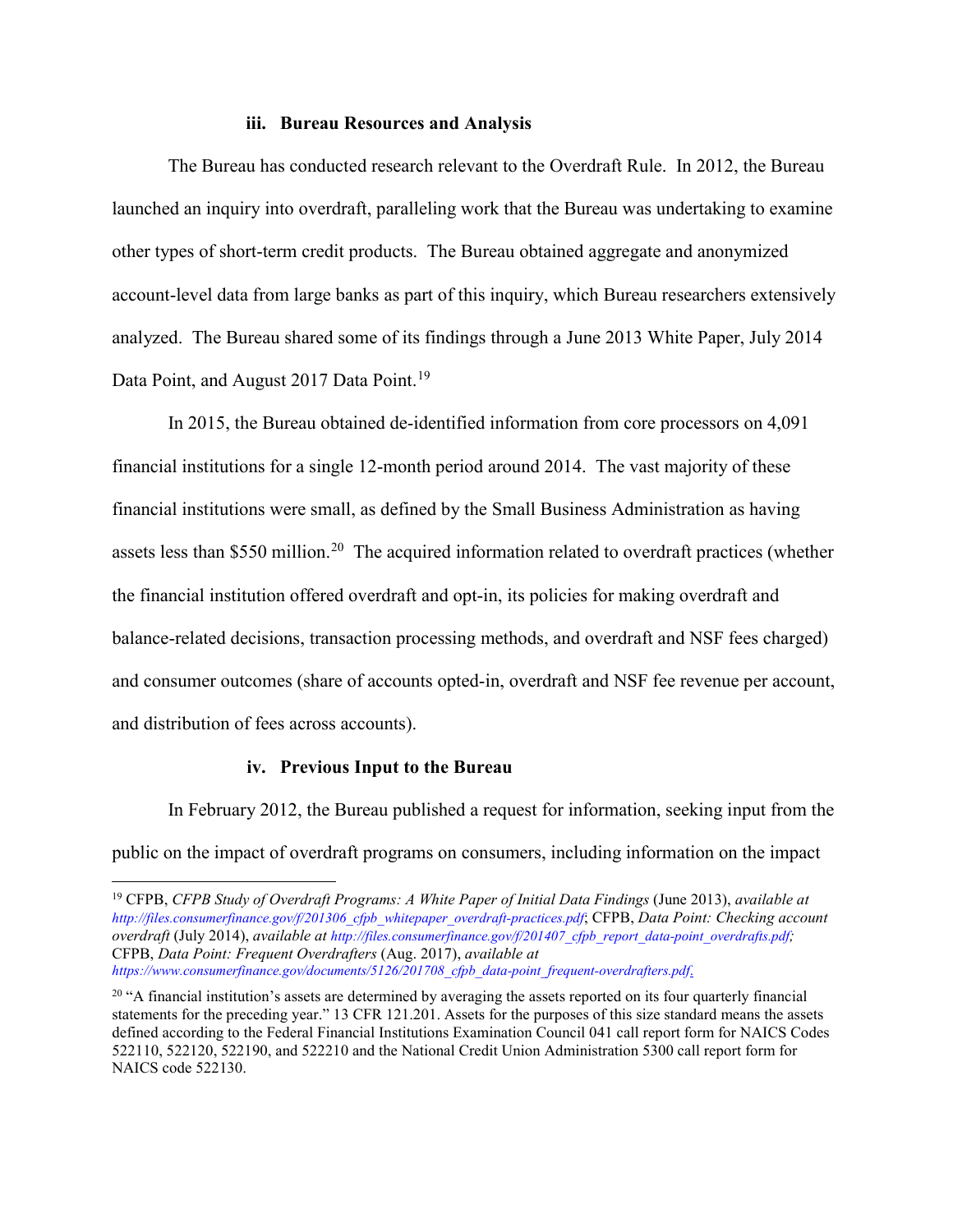of the Overdraft Rule.<sup>[21](#page-8-0)</sup> The Bureau received more than one thousand comments from trade groups, financial institutions, consumer advocates, individual consumers, and others.

In August 2017, the Bureau announced that it had conducted consumer testing on potential updates and improvements to the Model Form A-9 promulgated by the Board. The Bureau released four alternative versions of a revised opt-in model form and invited feedback on these alternatives, while noting that the current Model Form A-9 remains effective under Regulation  $E^{22}$  The Bureau received more than forty comments in response to the release.

In response to the Bureau's 2018 Call for Evidence Initiative, which included requesting input on all inherited regulations and rulemaking authorities, the Bureau received approximately ten comments that included information about checking account overdrafts generally.<sup>[23](#page-8-2)</sup> These comments came from trade groups, financial institutions, and consumer advocates. The comments addressed a wide variety of topics including the overall cost of overdraft, the treatment of overdrafts under the Truth in Lending Act, and potential modifications to the current Model Form A-9.

Through these and other outreach efforts, the Bureau has heard concerns expressed by some financial institutions and trade groups regarding the requirements that the opt-in notice be substantially similar to Model Form A-9 and that the notice may not contain any information not specified in or otherwise permitted by the regulation. Some of these financial institutions have expressed a desire to add additional information to the notice that they believe may be relevant to the consumer's decision, such as an institution's policies for making overdraft and balancerelated calculations.

<span id="page-8-0"></span> $21$  77 FR 12031 (Feb. 28, 2012).

<span id="page-8-2"></span><span id="page-8-1"></span>*<sup>22</sup> <https://www.consumerfinance.gov/about-us/blog/know-you-owe-we-are-designing-new-overdraft-disclosure-forms/>*.

<sup>23</sup> 83 FR 12881 (March 26, 2018).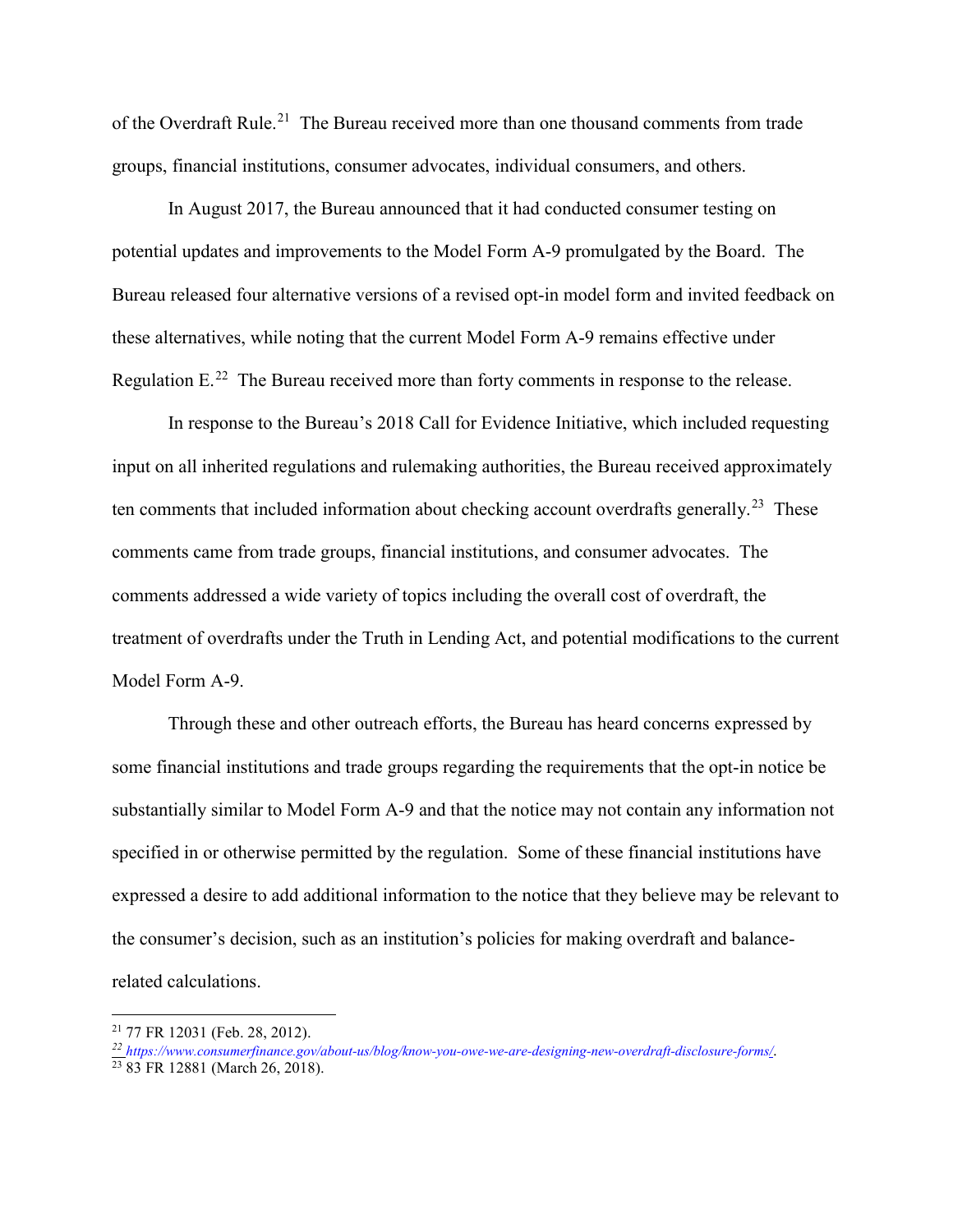Finally, the Bureau's experience suggests there is little overlap, duplication, or conflict between the Overdraft Rule and Federal, State, or other rules. The Bureau has not received any requests for a determination that the Overdraft Rule preempts State law. In October 2015, the Department of Education also issued a final rule that generally prohibits overdraft fees on students' checking accounts if the financial institution offering the account partners with an entity that handles the school's financial aid disbursement process.<sup>[24](#page-9-0)</sup>

#### **II. Request for Comment**

Consistent with the review plan, the Bureau asks the public to comment on the Overdraft Rule, including the following topics:

- (1) The nature and extent of the economic impacts of the Rule as a whole and of its major components on small entities, including impacts of the reporting, recordkeeping, and other compliance requirements of the Overdraft Rule, as well as benefits of the Rule.
- (2) Whether and how the Bureau by rule could reduce the costs of the Overdraft Rule on small entities, consistent with the stated objectives of EFTA and the Overdraft Rule.
- (3) Any other information relevant to the factors that the Bureau considers in completing a Section 610 Review under the Regulatory Flexibility Act, as described above.

Where possible, please submit detailed comments, data, and other information to support any submitted positions.

<span id="page-9-0"></span> <sup>24</sup> *See* 34 CFR 668.164.